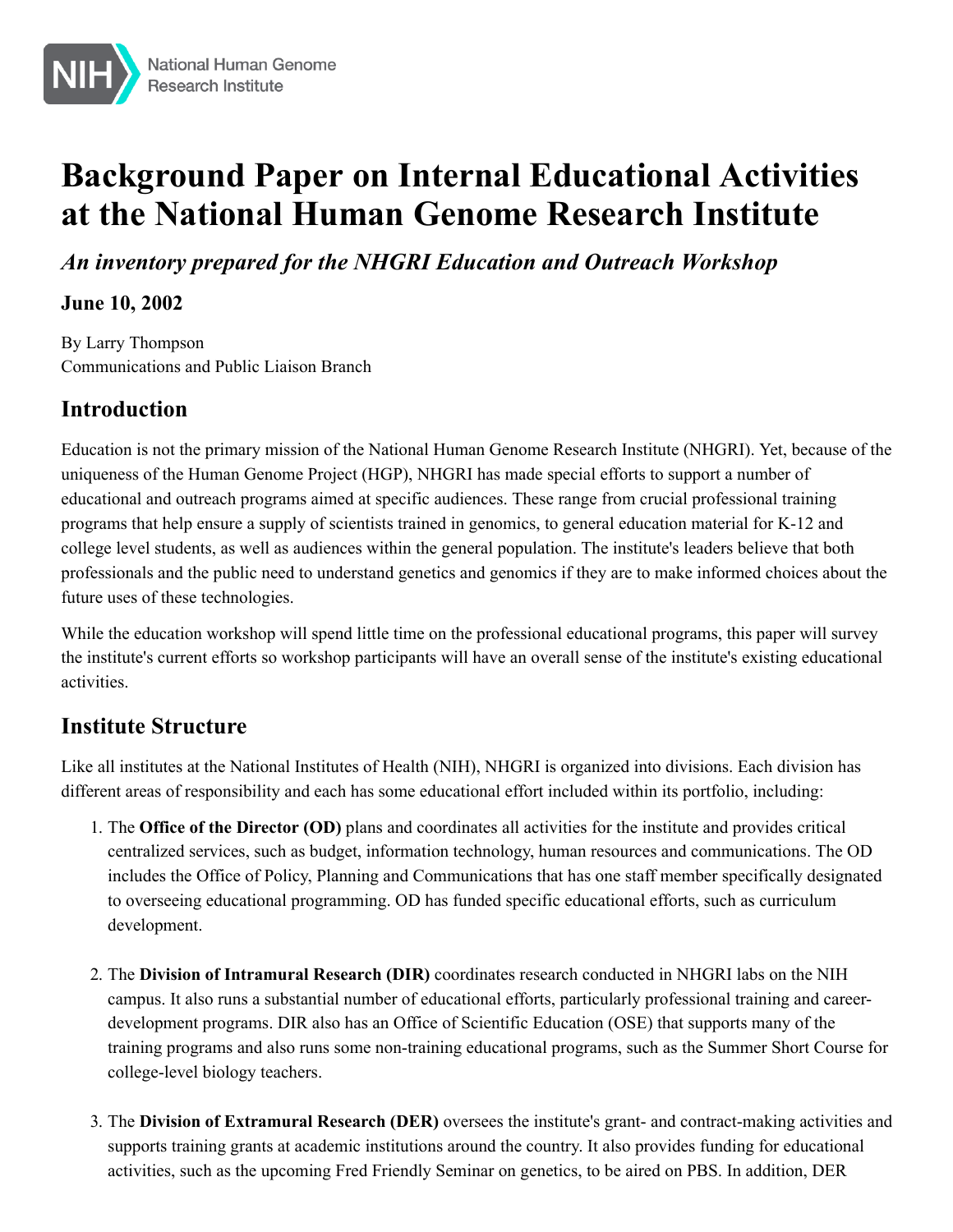contains the Ethical, Legal and Social Issues program, or ELSI. Historically, ELSI has spent about 20 percent of its budget on education and outreach projects, including curriculum development, workshops and seminars on genomics-related issues.

### **K-12 and College Education Efforts**

NHGRI has created two successful teaching tools to support teachers in the classroom.

- 1. **[Exploring Our Molecular Selves:](https://harpo.genome.gov/25019879/online-education-kit-understanding-the-human-genome-project/)** This award-winning education kit was created in the OD and released in February 2001 when the International Human Genome Consortium published its first analysis of the human genome. The kit contains several modules, including the documentary "Exploring Our Molecular Selves"; an animated "Milestones in Genetics Timeline"; "Genes, Variation and Human History"; "How to Sequence a Genome"; "Ethical, Legal and Social Implications"; and a "Glossary of Genetic Terms." NHGRI distributed 60,000 kits (including an interactive CD-ROM, video and booklet) to teachers around the country. The kit has been repurposed and is now available on the Internet at With the American Society for Human Genetics (ASHG), NHGRI established a mentoring program through which teachers using the kit can seek assistance from genetics and genomics professionals and have them come to their classroom.
- 2. **[Human Genetic Variation Curriculum Supplement:](http://science-education.nih.gov/Customers.nsf/HSGenetic?OpenForm&CS_11=false&CS_12=false&CS_13=false&CS_22=false&)** [science-education.nih.gov] NHGRI financed the development of a curriculum supplement by the NIH Office of Scientific Education. The kit provides five basic activities that focus on the basics of human genetics, its potential to improve human health and its application towards understanding human evolution. More than 25,000 copies of the curriculum supplement have been distributed to high school teachers; an additional 15,000 copies will be published. The NIH OSE also runs teacher training with the kit. [On-line version](http://science-education.nih.gov/supplements/nih1/genetic/) [science-education.nih.gov].
- 3. **[Summer Internship Program:](https://harpo.genome.gov/10000218/summer-internship-program-in-biomedical-research/)** The National Institutes of Health (NIH) Summer Internship Program offers high school, college and graduate students an extraordinary opportunity to perform biomedical research in the NHGRI Division of Intramural Research (DIR). The program immerses students in a unique environment devoted exclusively to biomedical research and training of the highest standards. [Additional information](http://www.training.nih.gov/student/sip/) [training.nih.gov].
- 4. **[NHGRI Summer Workshop in Genomics:](https://harpo.genome.gov/10000217/nhgri-short-course-in-genomics/)** Each summer, DIR runs a four-day, lecture-driven workshop for faculty from colleges and universities with substantial minority enrollment. Participants interact directly with leading NIH investigators, clinicians and other professionals in small, seminar-sized groups. In addition, handson laboratory tours allow participants to experience state-of-the-art, laboratory procedures. Audio and slides from the lectures are available on the Web.
- 5. The **[National Institutes of Health](http://www.training.nih.gov/)** [training.nih.gov] plays an essential role in training research scientists at education levels ranging from high school student to tenure-track professors and physicians. NHGRI's DIR, especially, has heavily invested in a series of specialized training programs within the NIH system for professionals as well as educational programs for individuals not developing a research career. In addition, NHGRI's Office of the Director has responded to concerns that health professionals no longer in school need continuing education in genetics and genomics.
- 6. **[National Coalition for Health Professional Education in Genetics \(NCHPEG\):](http://www.nchpeg.org/)** [nchpeg.org] A non-profit coalition of more than 100 organizations, NCHPEG was established with NHGRI's help to promote health professional education and access to information about advances in human genetics to improve the health care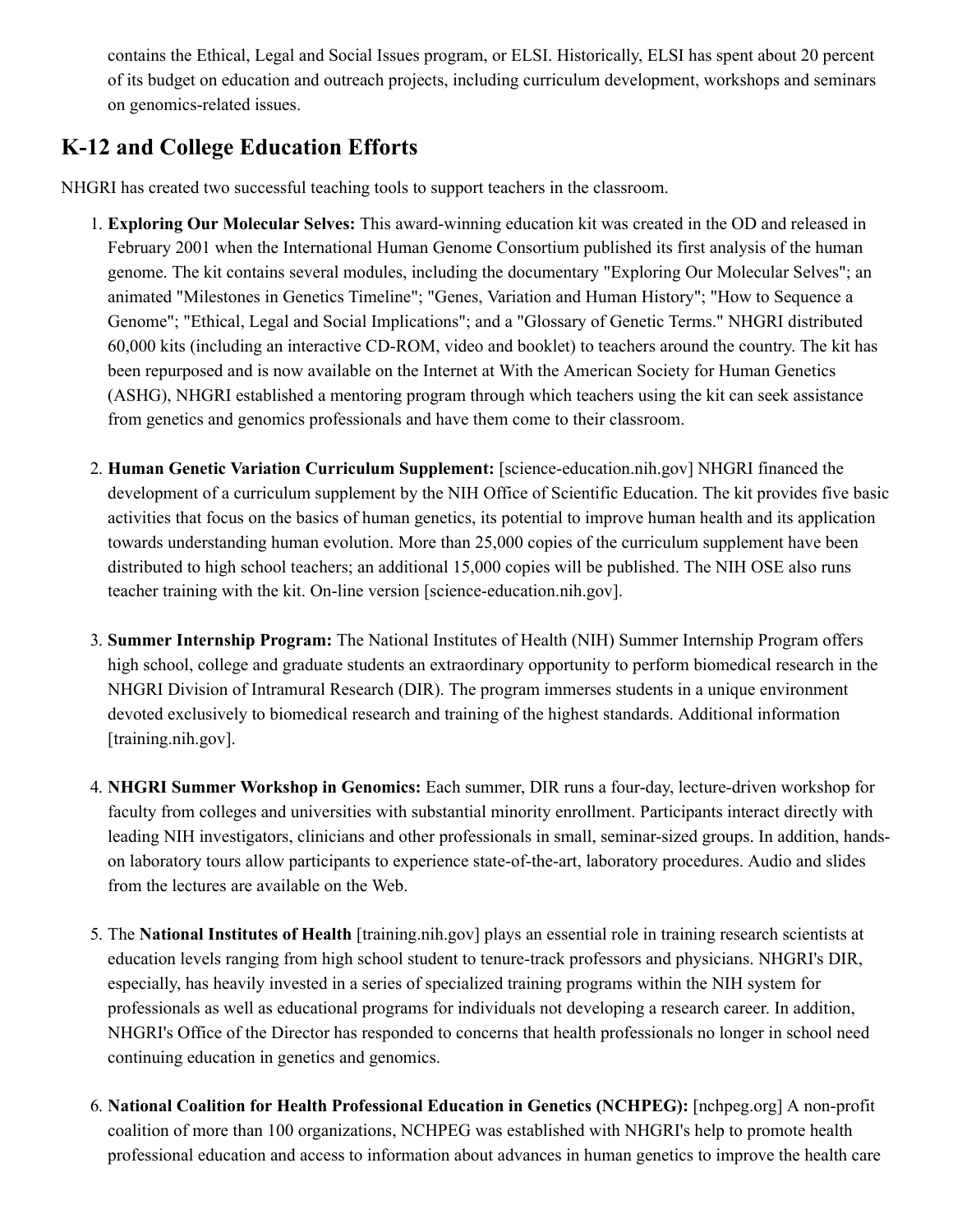of the nation.

- 7. **Intramural Research Training Awards (IRTAs):** This DIR program helps develop future research scientists by supporting a period of research training in laboratories at NHGRI. Science students can come work at the institute in at pre- or post-doctoral levels under the IRTA program.
- 8. **Visiting Investigator Program (VIP):** The VIP program provides tenured or tenure-track researchers the opportunity to spend six to 12 months in DIR's laboratories to pursue significant research objectives. Visiting investigators generally come to work in labs pursuing research related to their own interests. The collaboration is established by mutual consent with NHGRI's senior investigators.
- 9. **[Physician Scientist Development Program \(PSDP\) in Genomic and Genetic Medicine:](https://harpo.genome.gov/10002060/physician-scientist-development-program/)** The program is designed for board eligible/certified physicians who seek additional training to develop an independent research program that integrates the field of genomics with clinical investigation in genetic medicine. It is the goal of the program to train investigators who will be competitive for independent faculty positions at the NHGRI, other NIH institutes, or other top medical research institutions.
- 10. **[Medical Genetics Residency and Fellowship Training Programs:](https://harpo.genome.gov/10000555/medical-genetics-residency-and-fellowship-training/)** NHGRI offers a three-year residency program in medical genetics that trains physicians to diagnose, manage and counsel patients with genetic disorders. Participants gain broad experience in clinical and molecular genetics, metabolic diseases and cytogenetics.
- 11. **[Combined Pediatrics and Medical Genetics Residency Program:](https://harpo.genome.gov/10000987/pediatrics-and-medical-genetics-residency-program/)** NHGRI and the Children's National Medical Center in Washington, D.C., offers medical school graduates a combined, five-year residency program in pediatrics and medical genetics. This special program trains physicians in pediatric medicine as well as in the diagnosis, management and counseling of patients with genetic disorders. Participants gain broad experience in pediatrics, clinical and molecular genetics, metabolic diseases and cytogenetics.
- 12. **[Genetic Counseling Graduate Program:](https://harpo.genome.gov/10001156/genetic-counseling-training-program/)** NHGRI and the Johns Hopkins University (JHU) offer an opportunity to earn a Master's degree (ScM) in genetic counseling from the Department of Health Policy and Management at the JHU Bloomberg School of Public Health. The program is unique in its emphasis on psychological aspects of genetic counseling as well as research methodology and public policy issues.

#### **Internet**

Throughout the school year, NHGRI receives many requests each month from middle, high school and college students working on assignments related to the Human Genome Project. Currently, the public liaison staff refer students to specific pages on the institute's current Web site: [Educational Resources](https://harpo.genome.gov/Education/) and [Careers and Training.](https://harpo.genome.gov/Careers/)

NHGRI's Web site is a credible source of high-quality information about genetics and genomics that is always available to teachers and students. The Educational Resources section includes a portfolio of basic information that students will be able to use to assist with these assignments. It includes some of the following:

1. **[Talking Glossary:](https://harpo.genome.gov/Glossary)** Developed by the DIR Office of Science Education, the Talking Glossary provides a multimedia look at the basic genetics definitions. The glossary includes text definitions, audio file supplements and illustrations. A Spanish version of the Talking Glossary will be released in the near future.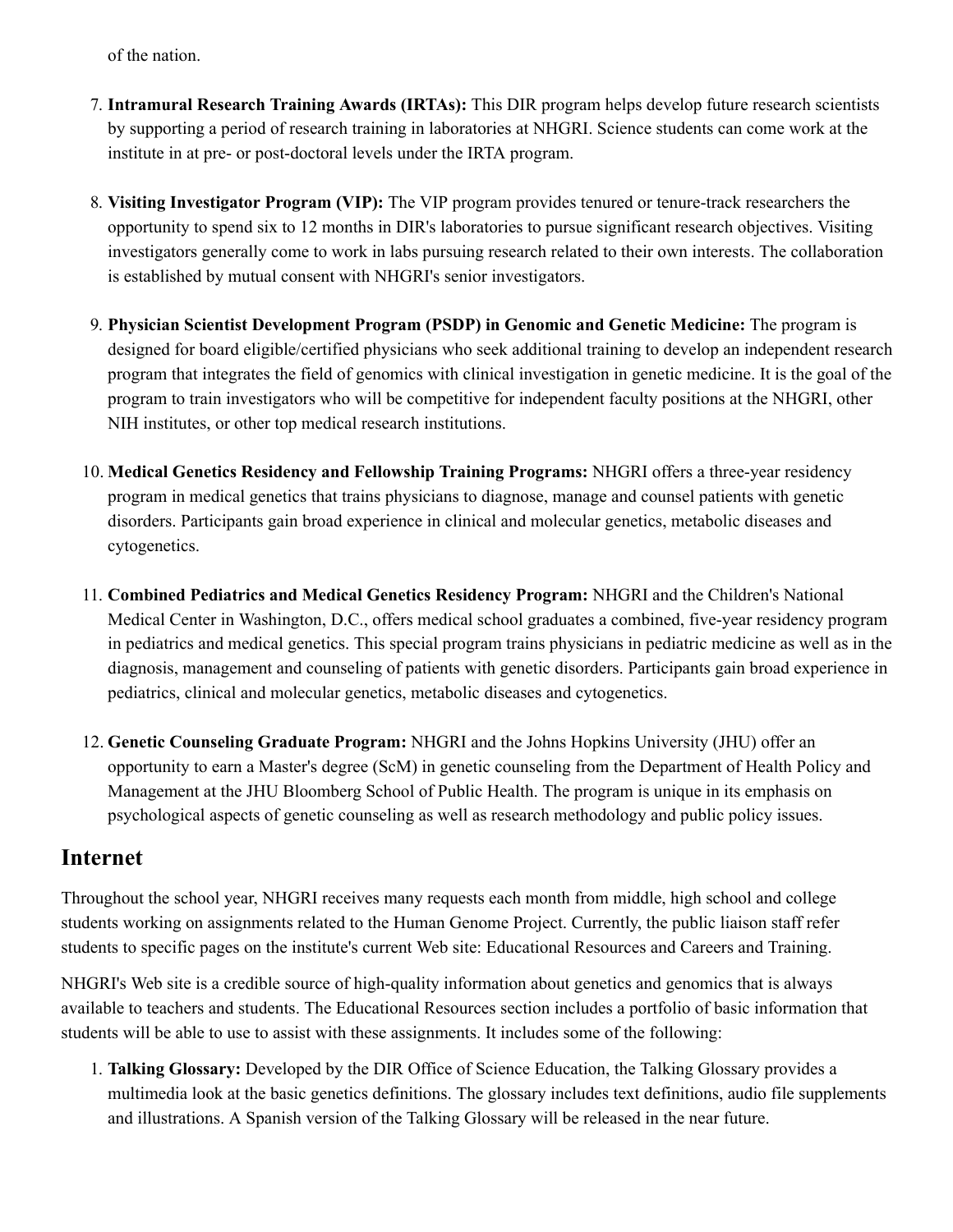- 2. **[Fact Sheets](https://harpo.genome.gov/10000202/fact-sheets/):** NHGRI recently updated a series of fact sheets about basic genetic and genomic principals and issues. They provide reliable information from which students and reporters can work.
- 3. **Illustrations:** NHGRI's Web team is developing a Visual Media Database that will allow users to search for relevant, high quality, high-resolution images that can be downloaded and used in publications. These will include images from the glossary and other relevant images of genomic research.
- 4. **[Online Genetics Education Resources:](https://harpo.genome.gov/10000464/online-genetics-education-resources/)** NHGRI's Web team has assembled an extensive list of educational Web sites that will help students and teachers find relevant information on genetics and genomics.
- 5. **[GROW: Genetics Resources on the Web:](http://www.geneticsresources.org/)** [nchpeg.org] NHGRI has been working with other organizations to develop a search function that organizes high-quality genetics sources on the Internet. Still a work in progress, the current iteration is on the NCHPEG Web site.

## **Education Budget**

NHGRI supports educational efforts through a variety of funding mechanisms, including grant making by the Ethical, Legal and Social Implications (ELSI) program in the Division of Extramural Research (DIR). The amount of money committed to education varies somewhat each year. In fiscal year (FY) 2001, the NHGRI budget office reported a total of \$3,096,000 expended on public health education, a specific budgetary category that includes all education programming. Of that, \$2,099,000 was distributed as grants by the ELSI program in FY2001.

In the current fiscal year, 2002, NHGRI has budgeted a total of \$4,700,000 for public health education, including \$3,285,000 to be distributed as grants by the ELSI program. The budget request for fiscal year 2003 in this category is \$5,124,000, with \$3,613,000 going to ELSI.

# **Ethical, Legal and Social Implications (ELSI) Projects**

NHGRI's [Ethical, Legal and Social Implications program](https://harpo.genome.gov/10001618/the-elsi-research-program/) is unique among federal institutions. Since the beginning of the Human Genome Project, James D. Watson, Ph.D., the project's first director, determined that it would not be enough for the federal government to only fund and lead the technological side of the Human Genome Project. Watson decided that 5 percent of the project's budget should be spent on research seeking to understand the ethical, legal and social implications of genetic and genomic research. That percentage has held constant, even after the genome center became an institute.

NHGRI has spent a total of \$86,571,585 on the ELSI program between 1990 and 2001. Of this total, \$18,185,415 was spent on education, or about 20 percent. The rest of the ELSI budget was spent on: privacy/fair use (24 percent); clinical integration (46 percent); and research issues (10 percent). Investigators and academics primarily initiated the funded projects.

Recently, staff from the NHGRI Office of the Director conducted a review of the ELSI education portfolio "to provide an overview of the portfolio in terms of status, purpose, audience and whether or not objectives have been achieved." The OD team evaluated 48 ELSI education grants, of which 12 (25 percent) were still open and the rest were closed. Of the 48, 33 grants were given to make a product (including curriculums, videos and manuscripts); 21 grants went for conferences or seminars; and five grants went for other purposes, such as education programs for certain populations. Some grants had more than one purpose and more than one audience.

The target audiences for the various products were identifiable for most of the projects. They include: